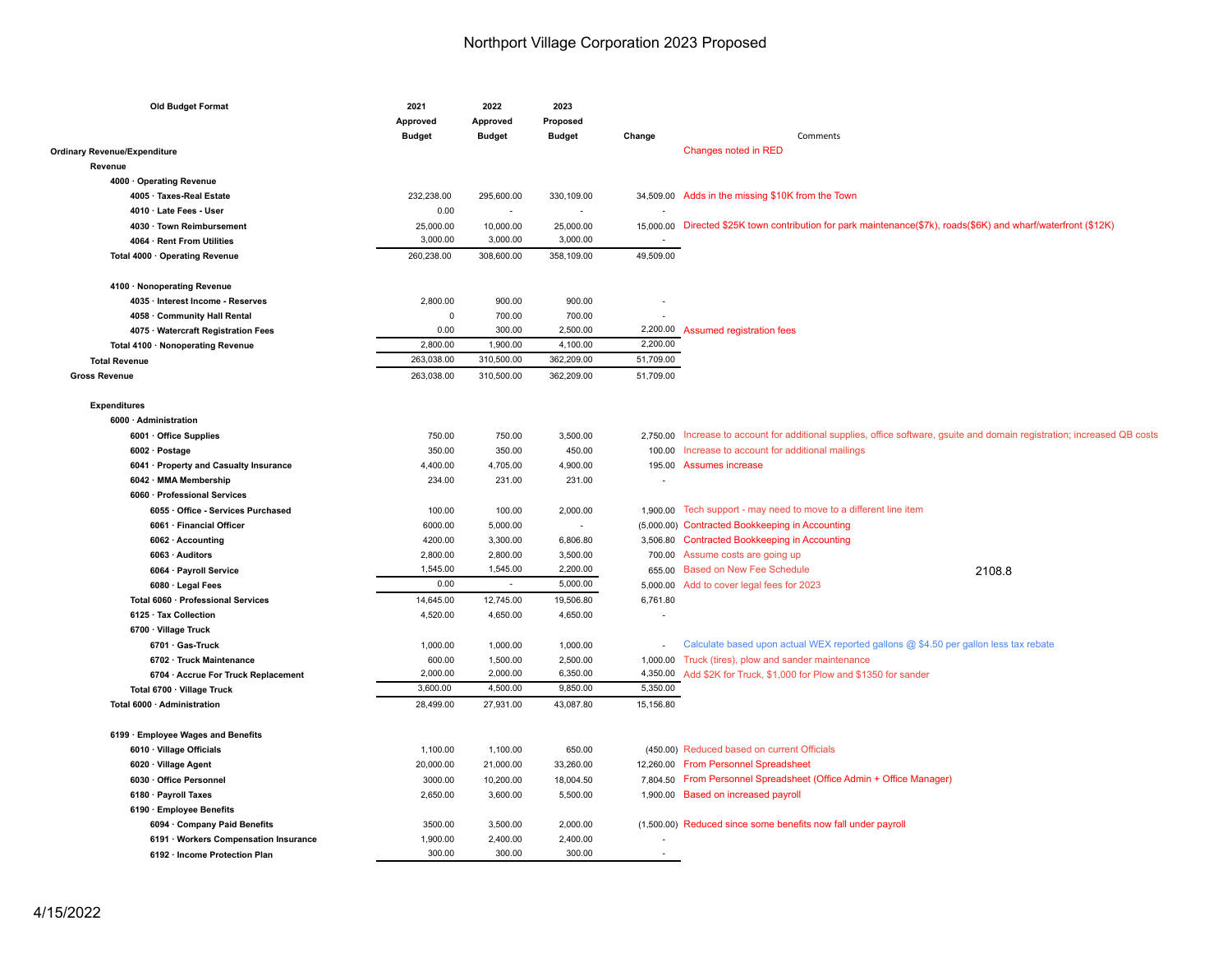| <b>Old Budget Format</b>                                                         | 2021              | 2022          | 2023                     |                          |                                                                                                              |
|----------------------------------------------------------------------------------|-------------------|---------------|--------------------------|--------------------------|--------------------------------------------------------------------------------------------------------------|
|                                                                                  | Approved          | Approved      | Proposed                 |                          |                                                                                                              |
|                                                                                  | <b>Budget</b>     | <b>Budget</b> | <b>Budget</b>            | Change                   | Comments                                                                                                     |
| Total 6190 · Employee Benefits                                                   | 5,700.00          | 6,200.00      | 4,700.00                 | (1,500.00)               |                                                                                                              |
| Total 6199 · Employee Wages and Benefits                                         | 32,450.00         | 42,100.00     | 62,114.50                | 20,014.50                |                                                                                                              |
| 6200 · Building and Utilities                                                    |                   |               |                          |                          |                                                                                                              |
| 6210 · Utilities                                                                 |                   |               |                          |                          |                                                                                                              |
| 6201 · Electricity Expense                                                       | 700.00            | 700.00        | 1,281.00                 |                          | 581.00 Based on 2022 assumed rates, 83% increase                                                             |
| 6202 · Telephone/ Internet                                                       | 675.00            | 675.00        | 800.00                   | 125.00                   | Based on 2021 Costs                                                                                          |
| 6203 · Fuel-Oil Heat                                                             | 500.00            | 500.00        | 750.00                   |                          | 250.00 Assumes and increase Confirm budget plan for 2022, assume 5% increase for 2023 over that revised plan |
| 6204 · Sewer/Water                                                               | 3,200.00          | 3,200.00      | 3,200.00                 |                          | Does not seem to reflect wastewater increases in 2022 or 2023 - Get new costs                                |
| 6510 · Street Lights                                                             | 6,650.00          | 6,650.00      | 12,169.50                |                          | 5,519.50 Based on 2022 assumed rates - Increase by an additional 5%?                                         |
| Total 6210 · Utilities                                                           | 11,725.00         | 11,725.00     | 18,200.50                | 6,475.50                 |                                                                                                              |
| 6250 · Building                                                                  |                   |               |                          |                          |                                                                                                              |
| 6251 · Fixtures/Supplies                                                         | 200.00            | 200.00        | $\overline{\phantom{a}}$ |                          | (200.00) Now assumed as part of repairs and maintenance                                                      |
| 6252 · Repairs and Maintenance                                                   | 1,500.00          | 4,500.00      | 4,500.00                 | ÷,                       |                                                                                                              |
| $6255 \cdot$ CH Cleaning                                                         | 400.00            | 650.00        | 650.00                   | $\sim$                   |                                                                                                              |
| Total 6250 · Building                                                            | 2,100.00          | 5,350.00      | 5,150.00                 | (200.00)                 |                                                                                                              |
| Total 6200 · Building and Utilities                                              | 13,825.00         | 17,075.00     | 23,350.50                | 6,275.50                 |                                                                                                              |
| $6290 \cdot$ Roads                                                               |                   |               |                          |                          |                                                                                                              |
| 6220 · Road Maintenance                                                          | 10,000.00         | 10,000.00     | 15,000.00                |                          | 5,000.00 Annual maintenance (spring clean up, drain), storm repair,                                          |
| 6291 · Winter Roads                                                              | 6,000.00          | 6,000.00      | 6,000.00                 |                          |                                                                                                              |
| Total 6290 · Roads                                                               | 16,000.00         | 16,000.00     | 21,000.00                | 5,000.00                 |                                                                                                              |
| 6400 · Community                                                                 |                   |               |                          |                          |                                                                                                              |
| 6411 · Parks - General Maintenance                                               |                   |               |                          |                          |                                                                                                              |
| 6412 · Tree Removal                                                              | 8,500.00          | 7,800.00      | 7,800.00                 |                          |                                                                                                              |
| 6414 · Parks - Contracted Services                                               | 12,495.00         | 12,495.00     | 15,000.00                |                          | 2,505.00 Up for renewal                                                                                      |
| 6415 · Parks - General Maintenance                                               | 2,000.00          | 7,000.00      | 4,000.00                 |                          | (3,000.00) Reduced since 2022 included Gazebo Roof                                                           |
| Caterpillar control                                                              | 5,000.00          | 2,500.00      | $\sim$                   |                          | (2,500.00) Removed since Ash Borer treatment is every other year                                             |
| Total 6411 · Parks - General Maintenance                                         | 27,995.00         | 29,795.00     | 26,800.00                | (2,995.00)               |                                                                                                              |
| 6420 Community Events                                                            | 400.00            | 400.00        | 400.00                   |                          |                                                                                                              |
| 6430 · Information & Notices                                                     | 2,500.00          | 2,500.00      | 3,250.00                 |                          | 750.00 Add \$750 for Website support                                                                         |
| 6440 · Library - Operations & Maint                                              |                   |               |                          |                          |                                                                                                              |
| 6441 · Repairs                                                                   | 0.00              | $\sim$        |                          |                          |                                                                                                              |
|                                                                                  | 275.00            | 275.00        | 275.00                   |                          |                                                                                                              |
| 6440 · Library - Operations & Maint<br>Total 6440 · Library - Operations & Maint | 275.00            | 275.00        | 275.00                   |                          |                                                                                                              |
| 6450 · Wharf & Floats Maintenance                                                | 16,500.00         | 16,500.00     | 20,000.00                |                          | 3,500.00 Put in/out floats, preventive maintenance wharf & floats                                            |
| 6460 · Trash Collection                                                          |                   |               |                          |                          | Contract up for renewal                                                                                      |
|                                                                                  | 19,950.00<br>0.00 | 19,950.00     | 19,950.00                |                          |                                                                                                              |
| 6600 · Village Contribution to Sewer                                             |                   |               |                          |                          |                                                                                                              |
| Total 6400 · Community                                                           | 67,620.00         | 69,420.00     | 70,675.00                | 1,255.00                 |                                                                                                              |
| 6500 · Protection & Safety                                                       |                   |               |                          |                          |                                                                                                              |
| 6340 · Lifeguard                                                                 |                   |               |                          |                          |                                                                                                              |
| 6341 · Lifeguards Wages                                                          | 8,400.00          | 8,400.00      | 8,100.00                 |                          | (300.00) From Personnel Worksheet                                                                            |
| 6350 · Uniform, Equipment and Supplies                                           | 750.00            | 750.00        | 750.00                   | $\overline{\phantom{a}}$ |                                                                                                              |
| Total 6340 · Lifeguard                                                           | 9,150.00          | 9,150.00      | 8,850.00                 | (300.00)                 |                                                                                                              |
| 6509 · Safety Committee Operations                                               | 150.00            | 150.00        | 150.00                   | $\overline{a}$           |                                                                                                              |
| 6520 · Police                                                                    |                   |               |                          |                          |                                                                                                              |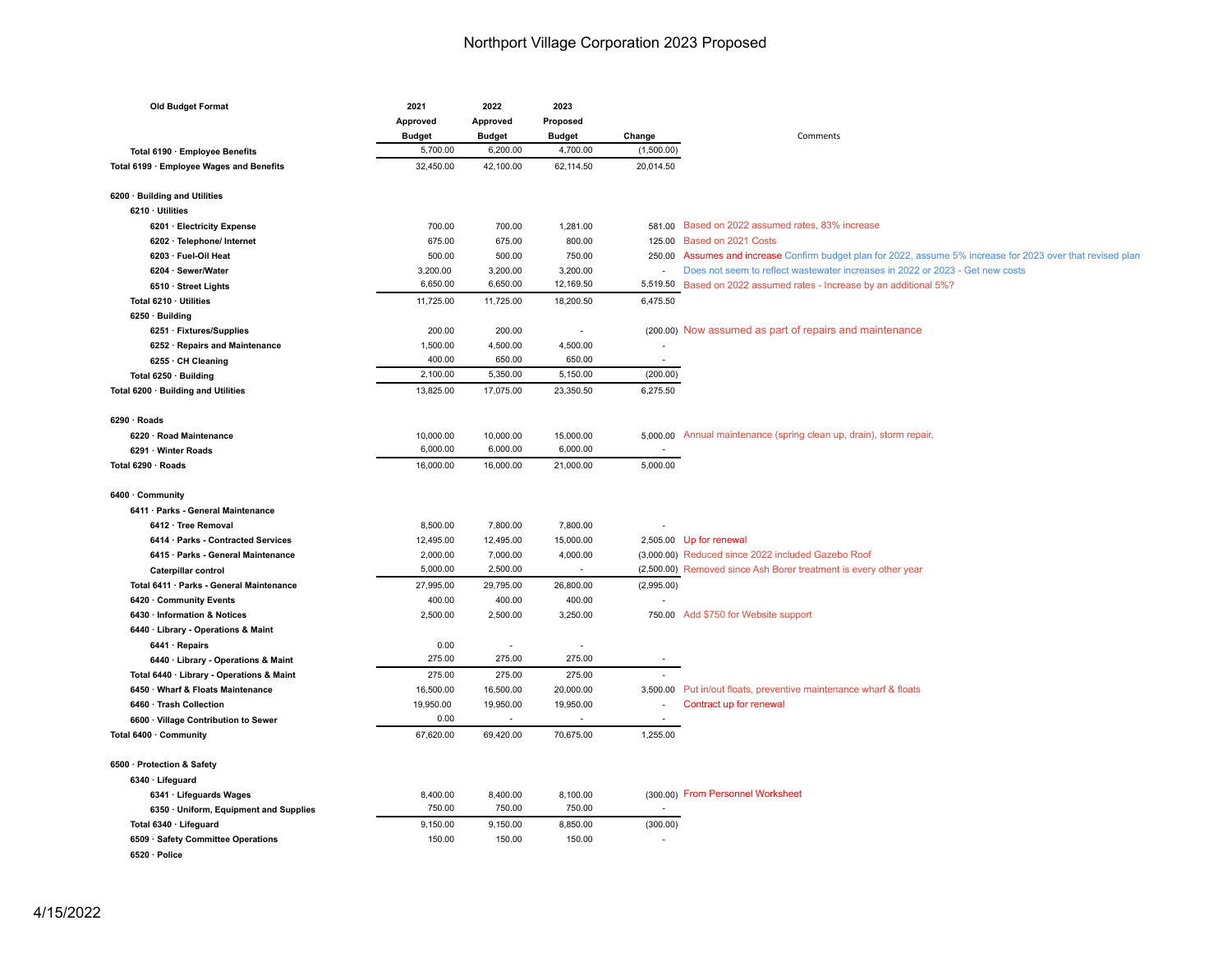| <b>Old Budget Format</b>                                                                   | 2021          | 2022                     | 2023          |                          |                                                                                      |
|--------------------------------------------------------------------------------------------|---------------|--------------------------|---------------|--------------------------|--------------------------------------------------------------------------------------|
|                                                                                            | Approved      | Approved                 | Proposed      |                          |                                                                                      |
|                                                                                            | <b>Budget</b> | <b>Budget</b>            | <b>Budget</b> | Change                   | Comments                                                                             |
| 6321 · Police Wages                                                                        | 13,000.00     | 13,000.00                | 10,100.00     |                          | (2,900.00) From Personnel Worksheet                                                  |
| 6523 · Gas -Cruiser                                                                        | 500.00        | 500.00                   | 500.00        | $\overline{\phantom{a}}$ | Calculate based upon actual WEX reported gallons @ \$4.50 per gallon less tax rebate |
| 6524 · Cruiser Maintenance                                                                 | 1,520.00      | 1,520.00                 | 2,520.00      |                          | 1,000.00 Includes accrual for replacement cruiser - line item needs to be added      |
| 6525 · Training                                                                            | 500.00        | 500.00                   | 500.00        |                          |                                                                                      |
| 6527 · Uniform, Equipment and Supplies                                                     | 500.00        | 500.00                   | 750.00        | 250.00                   | Increased to cover required supplies                                                 |
| Total 6520 · Police                                                                        | 16,020.00     | 16,020.00                | 14,370.00     | (1,650.00)               |                                                                                      |
| 6530 · Hydrant Rental                                                                      | 4,700.00      | 5,600.00                 | 7,400.00      |                          | 1,800.00 Assumes two hydrants; may just be one                                       |
| Total 6500 · Protection & Safety                                                           | 30,020.00     | 30,920.00                | 30,770.00     | (150.00)                 |                                                                                      |
|                                                                                            |               |                          |               |                          |                                                                                      |
| 6900 · Long Term Debt Service                                                              |               |                          |               |                          |                                                                                      |
| 6992 · 2013 MMBB Refi - Principal                                                          | 5261.00       | 5,534.50                 | 5,534.50      |                          |                                                                                      |
| 6993 · 2013 MMBB Refi - Interest                                                           | 3537.00       | 3,263.50                 | 3,263.50      |                          |                                                                                      |
| 7028 · 2009 MMBB Bond -Principal                                                           | 30260.00      | 32,613.00                | 32,613.00     | i,                       | 2009 MMBB Bond Repaid in 2024                                                        |
| 7029 · 2009 MMBB Loan Interest                                                             | 4431.00       | 2,078.00                 | 2,078.00      |                          | 2009 MMBB Bond Repaid in 2024                                                        |
| 7033 · 2015 BHBT Infrastructure - Prin                                                     | 19573.00      | 19,573.00                | 19,573.00     |                          |                                                                                      |
| 7034 · 2015 BHBT Infrastructure - Int                                                      | 2492.00       | 2,492.00                 | 2,492.00      |                          |                                                                                      |
| Seawall bond - Principal*                                                                  | 0.00          | 31,500.00                | 45,161.00     |                          | 13,661.00 See Seawall payment information below                                      |
| Seawall Bond - Interest*                                                                   | 0.00          |                          | 10,847.57     | 10,847.57                |                                                                                      |
| Total 6900 · Long Term Debt Service                                                        | 65,554.00     | 97,054.00                | 121,562.57    | 24,508.57                |                                                                                      |
| <b>Total Expenditure</b>                                                                   | 253,968.00    | 300,500.00               | 372,560.00    | 72,060.00                |                                                                                      |
| <b>Net Ordinary Revenue</b>                                                                | 9,070.00      | 10,000.00                | (10, 351.00)  | (20, 351.00)             |                                                                                      |
|                                                                                            |               |                          |               |                          |                                                                                      |
| <b>Other Revenue/Expenditure</b>                                                           |               |                          |               |                          |                                                                                      |
| <b>Other Expenditure</b>                                                                   |               |                          |               |                          |                                                                                      |
| 8200 · Capital Exp. and Contingencies                                                      |               |                          |               |                          |                                                                                      |
| 8218 · Contingencies                                                                       | 9,070.00      | 10,000.00                | 10,000.00     |                          |                                                                                      |
| Total 8200 · Capital Exp. and Contingencies                                                | 9,070.00      | 10,000.00                | 10,000.00     |                          |                                                                                      |
| 8222 · Accrue For Reserves                                                                 | 0.00          | 0.00                     | 0.00          |                          |                                                                                      |
|                                                                                            |               |                          |               |                          |                                                                                      |
| <b>Total Other Expenditure</b>                                                             | 9,070.00      | 10,000.00                | 10,000.00     |                          |                                                                                      |
|                                                                                            |               |                          |               |                          |                                                                                      |
|                                                                                            |               |                          |               |                          |                                                                                      |
| Total                                                                                      | 0.00          | 0.00                     | (20, 351.00)  |                          |                                                                                      |
|                                                                                            |               |                          |               |                          |                                                                                      |
|                                                                                            |               |                          |               |                          |                                                                                      |
| * Total seawall bond principal and interest expense totals an estimated \$81,500 per year. |               |                          |               |                          |                                                                                      |
| The \$50,000 outstanding from the payment in 2022 will come from reserves.                 |               |                          |               |                          |                                                                                      |
|                                                                                            |               |                          |               |                          |                                                                                      |
|                                                                                            |               |                          |               |                          |                                                                                      |
| Seawall Payment - Use of funds to pay sea wall bond                                        |               |                          |               |                          |                                                                                      |
|                                                                                            |               |                          |               |                          |                                                                                      |
| Seawall bond - Principal*                                                                  |               | 63,897.67 \$<br>\$<br>s. | 63,708.85     |                          |                                                                                      |
| Seawall Bond - Interest*                                                                   |               | 19,137.07 \$             | 19,325.89     |                          |                                                                                      |
| <b>Total</b>                                                                               |               | \$<br>83,034.74 \$       | 83,034.74 \$  |                          |                                                                                      |
|                                                                                            |               |                          |               |                          |                                                                                      |
| <b>Sources of Funds</b>                                                                    |               |                          |               |                          |                                                                                      |
| <b>Reserves</b>                                                                            |               | 50,000.00 \$<br>S        | 25,000.00     |                          |                                                                                      |
| <b>Operating Funds</b>                                                                     |               | 31,500.00 \$<br>\$       | 56,008.57     |                          |                                                                                      |

 **Total** (\$ 81,500.00) (\$ 81,008.57) (\$ -  )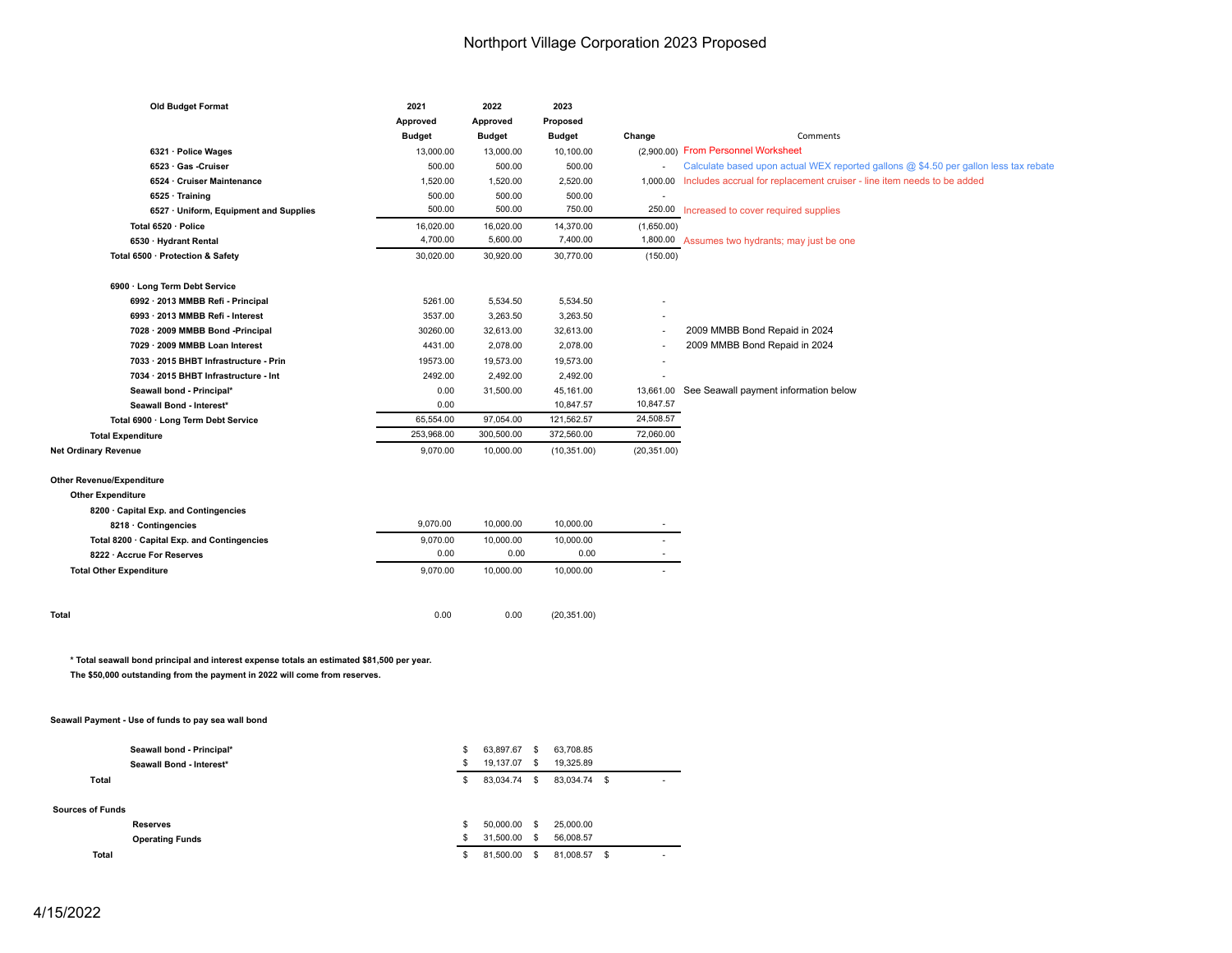| <b>Old Budget Format</b>                | 2021<br>Approved |                           | 2023<br>Proposed |        |                                                                        |
|-----------------------------------------|------------------|---------------------------|------------------|--------|------------------------------------------------------------------------|
|                                         | <b>Budget</b>    | Approved<br><b>Budget</b> | <b>Budget</b>    | Change | Comments                                                               |
| Difference between Actual and Estimated |                  | (1.534.74)                | (2,026.17)       |        | Need to determine if funds will come from operating budget or reserves |